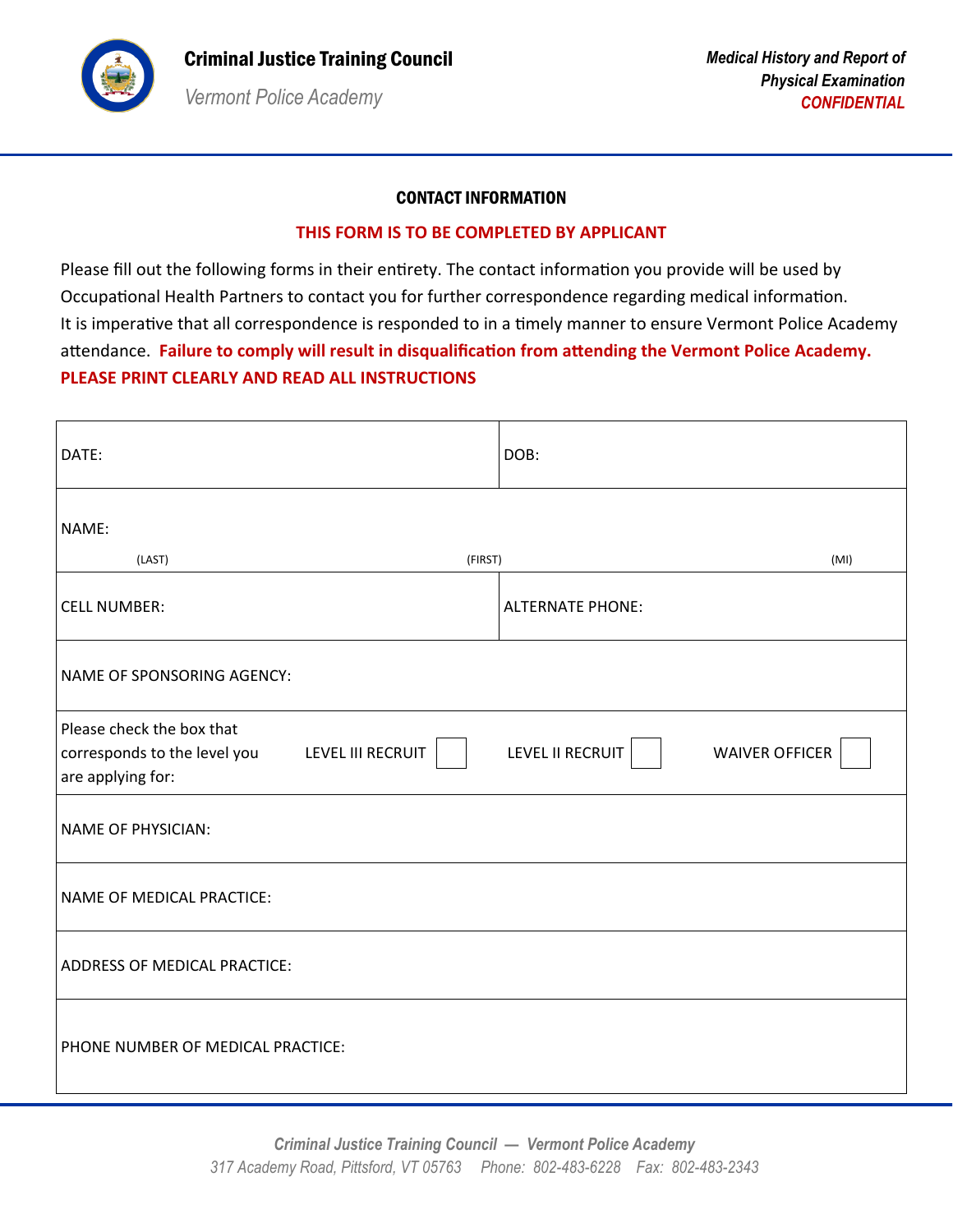

1/16

# **THIS FORM IS TO BE COMPLETED BY APPLICANT**

NAME: \_\_\_\_\_\_\_\_\_\_\_\_\_\_\_\_\_\_\_\_\_\_\_\_\_\_\_\_\_\_\_\_\_ DOB: \_\_\_\_\_\_\_\_\_\_\_\_\_\_\_\_\_\_\_\_\_\_\_\_\_

Please answer the following questions to the best of your ability.

If you answer yes to any questions please include the following: **Date, Severity, Treating physician or facility and any other pertinent information.**

*Please attach additional paperwork if more room is needed. All questions need to be answered to ensure accurate evaluations.*

| <b>HAVE YOU EVER HAD:</b> (Please select the appropriate checkbox & answer all questions) |                                             |             |                 |
|-------------------------------------------------------------------------------------------|---------------------------------------------|-------------|-----------------|
| $\mathbf{1}$                                                                              | Asthma or Wheezing                          | YES:<br>NO: | EXPLAIN:        |
| $\mathbf{2}$                                                                              | A Heart Murmur                              | YES:<br>NO: | <b>EXPLAIN:</b> |
| $\overline{\mathbf{3}}$                                                                   | "Leaky Heart" or ab-<br>normal heart valves | YES:<br>NO: | EXPLAIN:        |
| $\overline{\mathbf{4}}$                                                                   | <b>Fainting Spells</b>                      | YES:<br>NO: | <b>EXPLAIN:</b> |
| $5\phantom{a}$                                                                            | Chest Pain upon<br>Exertion                 | YES:<br>NO: | EXPLAIN:        |
| $6\phantom{1}6$                                                                           | <b>Fast Heart Beat</b>                      | YES:<br>NO: | EXPLAIN:        |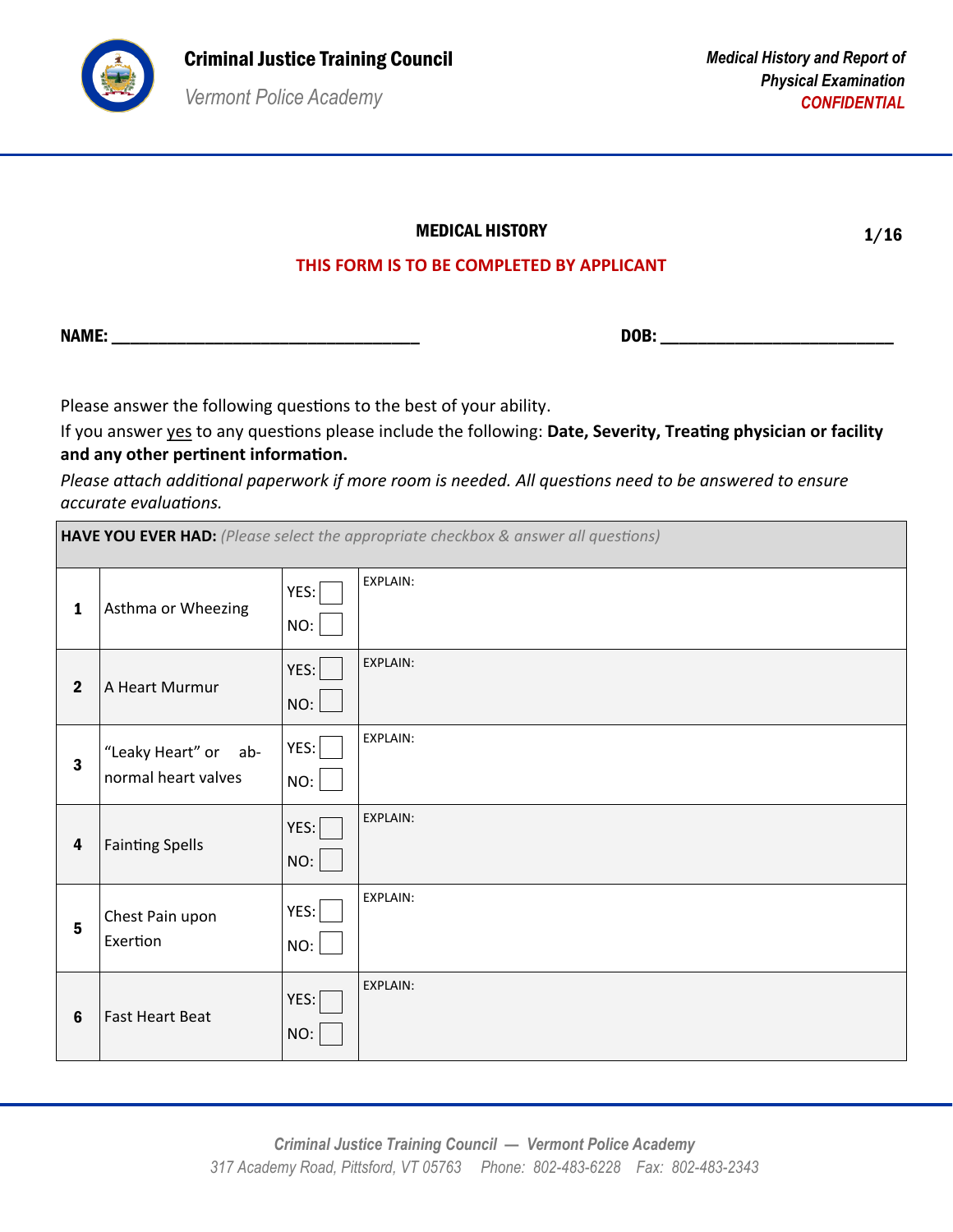

#### MEDICAL HISTORY

2/16

| HAVE YOU EVER HAD: (Please select the appropriate checkbox & answer all questions) |                                                       |             |          |
|------------------------------------------------------------------------------------|-------------------------------------------------------|-------------|----------|
| $\overline{\mathbf{7}}$                                                            | High Blood Pressure                                   | YES:<br>NO: | EXPLAIN: |
| 8                                                                                  | A Stroke                                              | YES:<br>NO: | EXPLAIN: |
| $\boldsymbol{9}$                                                                   | Shortness of breath on<br>normal exertion             | YES:<br>NO: | EXPLAIN: |
| 10                                                                                 | Shortness of breath at<br>night or when lying<br>down | YES:<br>NO: | EXPLAIN: |
| 11                                                                                 | Swelling of both feet or<br>ankles                    | YES:<br>NO: | EXPLAIN: |
| 12                                                                                 | An abnormal<br>electrocardiogram (EKG)                | YES:<br>NO: | EXPLAIN: |
| 13                                                                                 | A "coronary" or "heart<br>attack"                     | YES:<br>NO: | EXPLAIN: |
| 14                                                                                 | "Angina Pectoris" (Chest<br>pain)                     | YES:<br>NO: | EXPLAIN: |
| 15                                                                                 | Heart disease or heart<br>trouble                     | YES:<br>NO: | EXPLAIN: |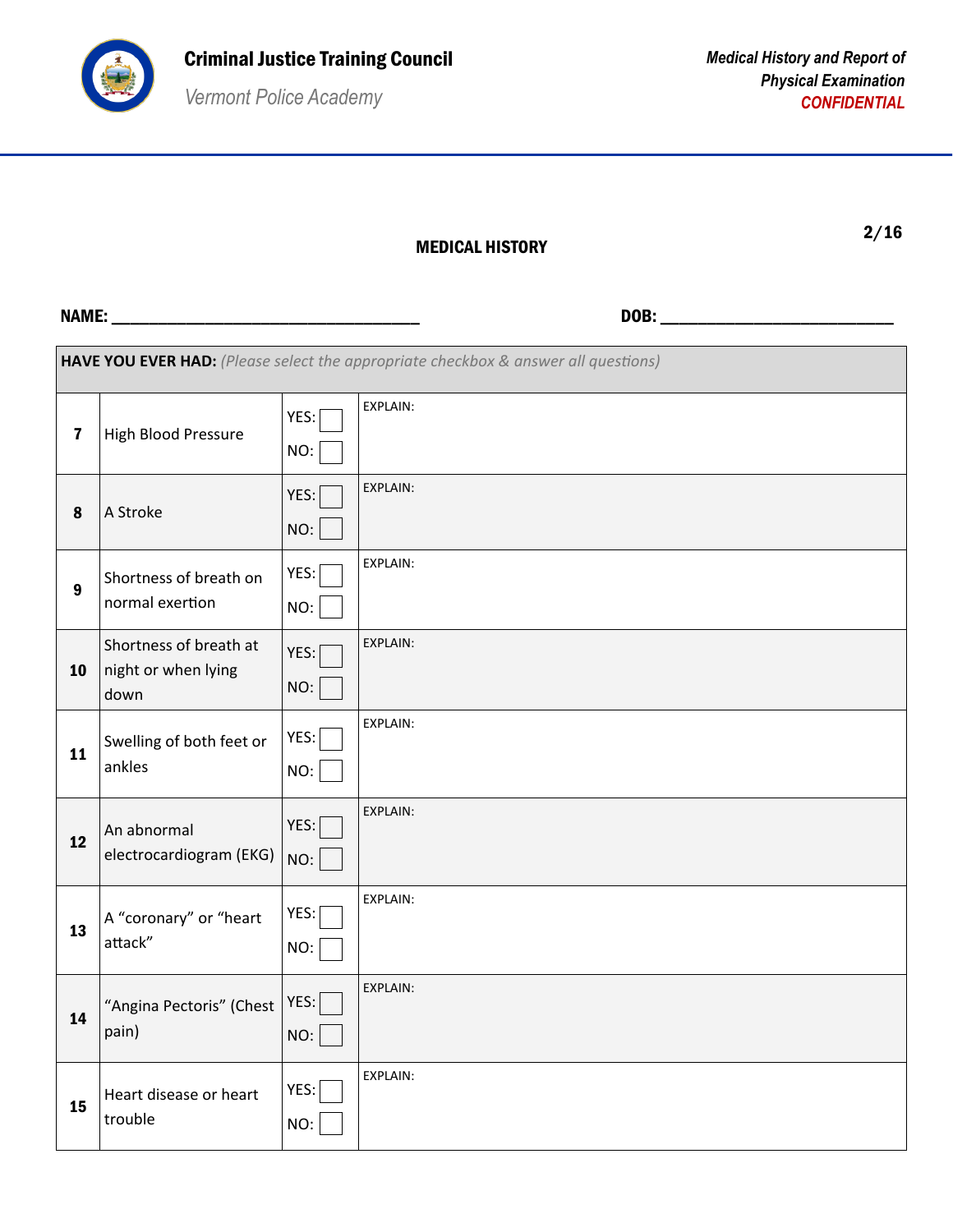

#### MEDICAL HISTORY

3/16

| HAVE YOU EVER HAD: (Please select the appropriate checkbox & answer all questions) |                                                                                   |             |                 |
|------------------------------------------------------------------------------------|-----------------------------------------------------------------------------------|-------------|-----------------|
| 16                                                                                 | History of Lyme disease                                                           | YES:<br>NO: | EXPLAIN:        |
| 17                                                                                 | Persistent numbness or<br>weakness in the hands<br>or feet                        | YES:<br>NO: | <b>EXPLAIN:</b> |
| 18                                                                                 | History of an eating<br>disorder or a 25 pound<br>weight gain or loss             | YES:<br>NO: | <b>EXPLAIN:</b> |
| 19                                                                                 | Head injury with a loss<br>of consciousness or a<br>diagnosis of a<br>concussion. | YES:<br>NO: | EXPLAIN:        |
| 20                                                                                 | Leg pain on walking                                                               | YES:<br>NO: | EXPLAIN:        |
| 21                                                                                 | Serious injury                                                                    | YES:<br>NO: | <b>EXPLAIN:</b> |
| 22                                                                                 | <b>Backaches</b>                                                                  | YES:<br>NO: | EXPLAIN:        |
| 23                                                                                 | <b>Back Injury</b>                                                                | YES:<br>NO: | <b>EXPLAIN:</b> |
| 24                                                                                 | Worn back brace                                                                   | YES:<br>NO: | EXPLAIN:        |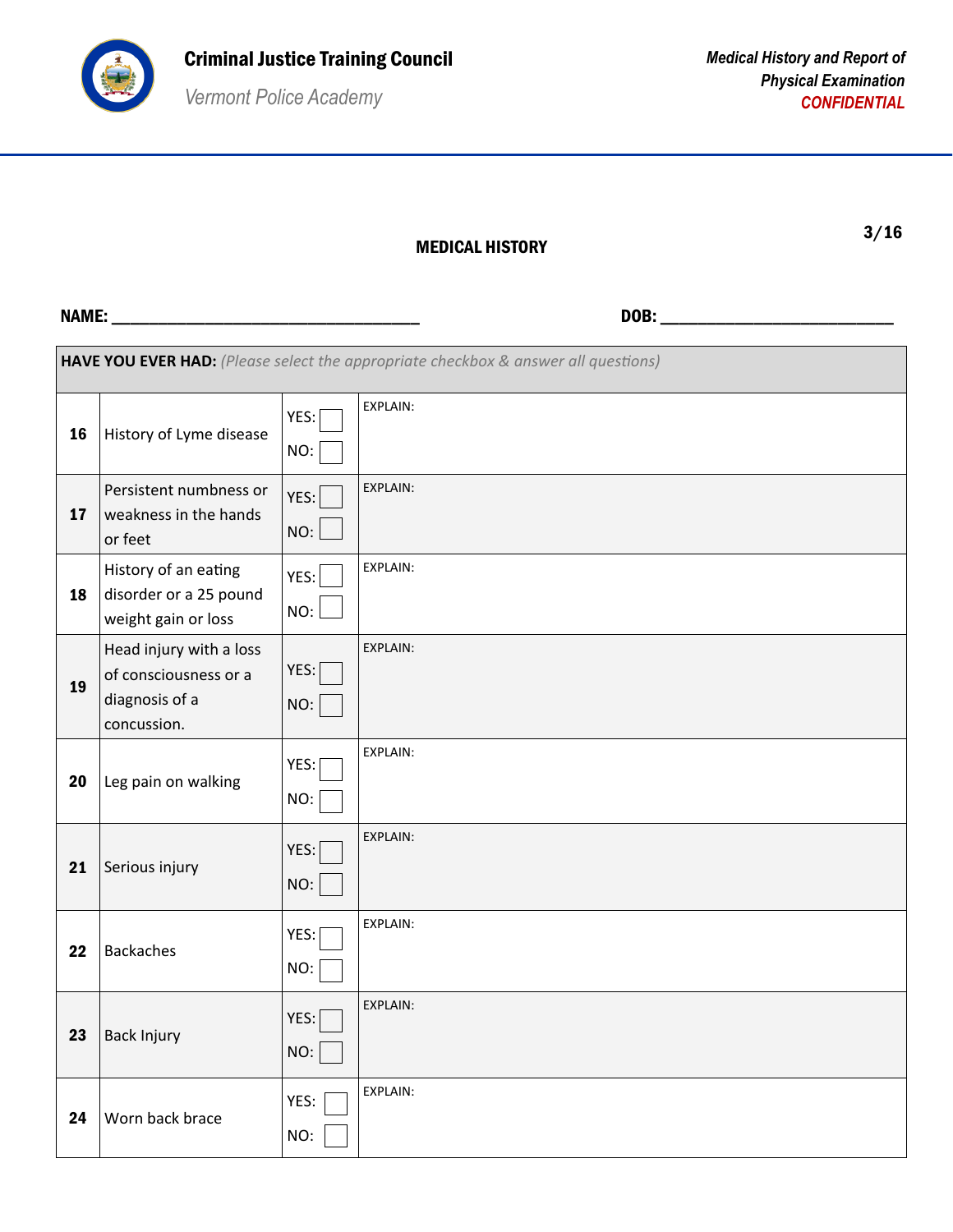

| HAVE YOU EVER HAD: (Please select the appropriate checkbox & answer all questions) |                                                      |             |                 |
|------------------------------------------------------------------------------------|------------------------------------------------------|-------------|-----------------|
| 25                                                                                 | Varicose veins                                       | YES:<br>NO: | EXPLAIN:        |
| 26                                                                                 | History of significant<br>broken bones, muscle,      | YES:<br>NO: | EXPLAIN:        |
| 27                                                                                 | Pneumonia                                            | YES:<br>NO: | EXPLAIN:        |
| 28                                                                                 | Tuberculosis                                         | YES:<br>NO: | EXPLAIN:        |
| 29                                                                                 | Emphysema                                            | YES:<br>NO: | EXPLAIN:        |
| 30                                                                                 | Chronic lung disease                                 | YES:<br>NO: | <b>EXPLAIN:</b> |
| 31                                                                                 | Abnormal chest x-ray                                 | YES:<br>NO: | EXPLAIN:        |
| 32                                                                                 | Cough up blood                                       | YES:<br>NO: | EXPLAIN:        |
| 33                                                                                 | Chronic cough or<br>coughing up sputum<br>frequently | YES:<br>NO: | EXPLAIN:        |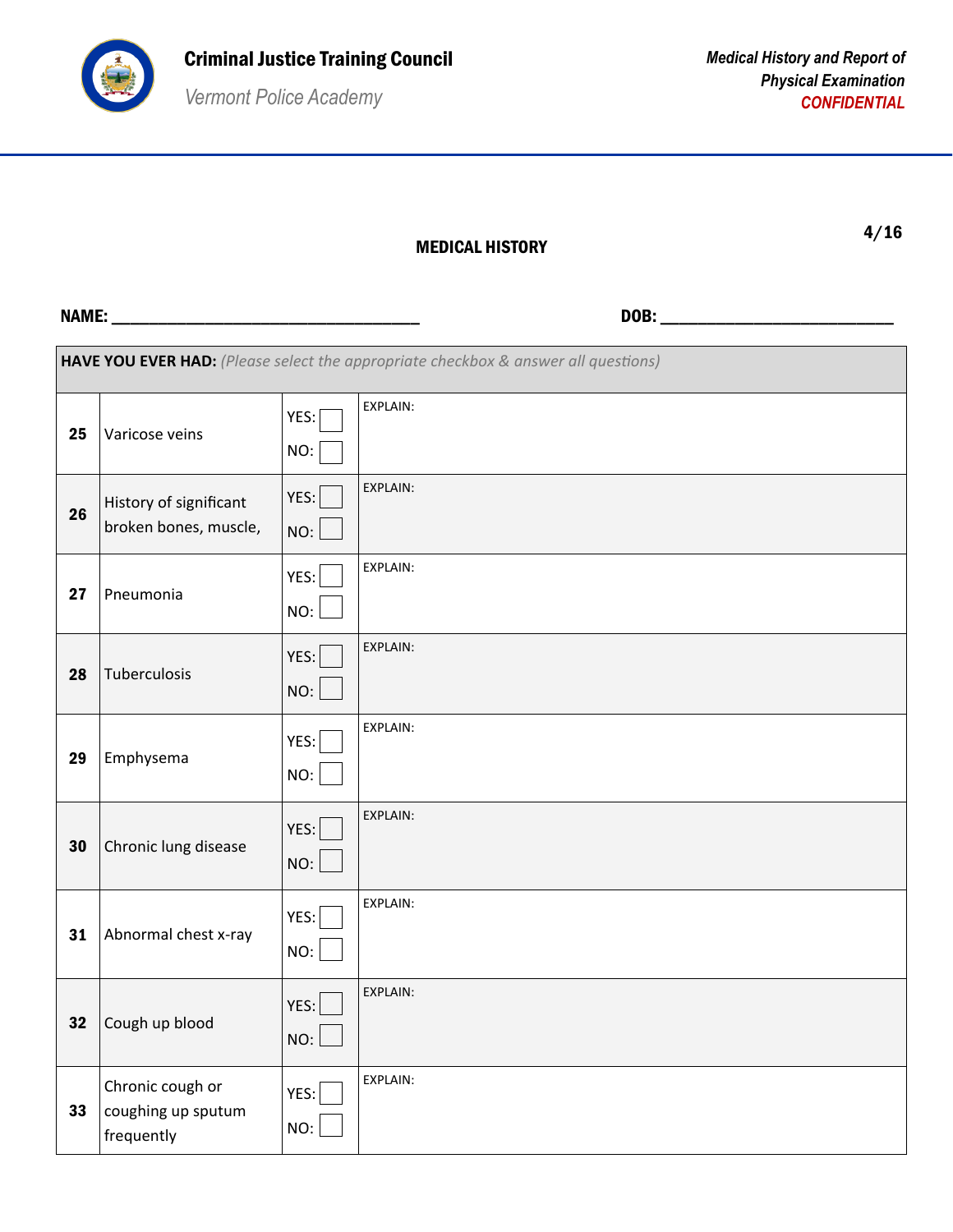

| HAVE YOU EVER HAD: (Please select the appropriate checkbox & answer all questions) |                                              |             |                 |
|------------------------------------------------------------------------------------|----------------------------------------------|-------------|-----------------|
| 34                                                                                 | Allergies                                    | YES:<br>NO: | EXPLAIN:        |
| 35                                                                                 | <b>Bleeding or bruising</b><br>tendencies    | YES:<br>NO: | EXPLAIN:        |
| 36                                                                                 | Peptic ulcer of stomach<br>or duodenal ulcer | YES:<br>NO: | EXPLAIN:        |
| 37                                                                                 | Polyps (growths) in<br>stomach or intestine  | YES:<br>NO: | EXPLAIN:        |
| 38                                                                                 | Ulcerative colitis                           | YES:<br>NO: | EXPLAIN:        |
| 39                                                                                 | Gall bladder trouble                         | YES:<br>NO: | EXPLAIN:        |
| 40                                                                                 | Liver trouble                                | YES:<br>NO: | EXPLAIN:        |
| 41                                                                                 | Stomach or intestinal<br>trouble             | YES:<br>NO: | <b>EXPLAIN:</b> |
| 42                                                                                 | Kidney or bladder<br>trouble                 | YES:<br>NO: | EXPLAIN:        |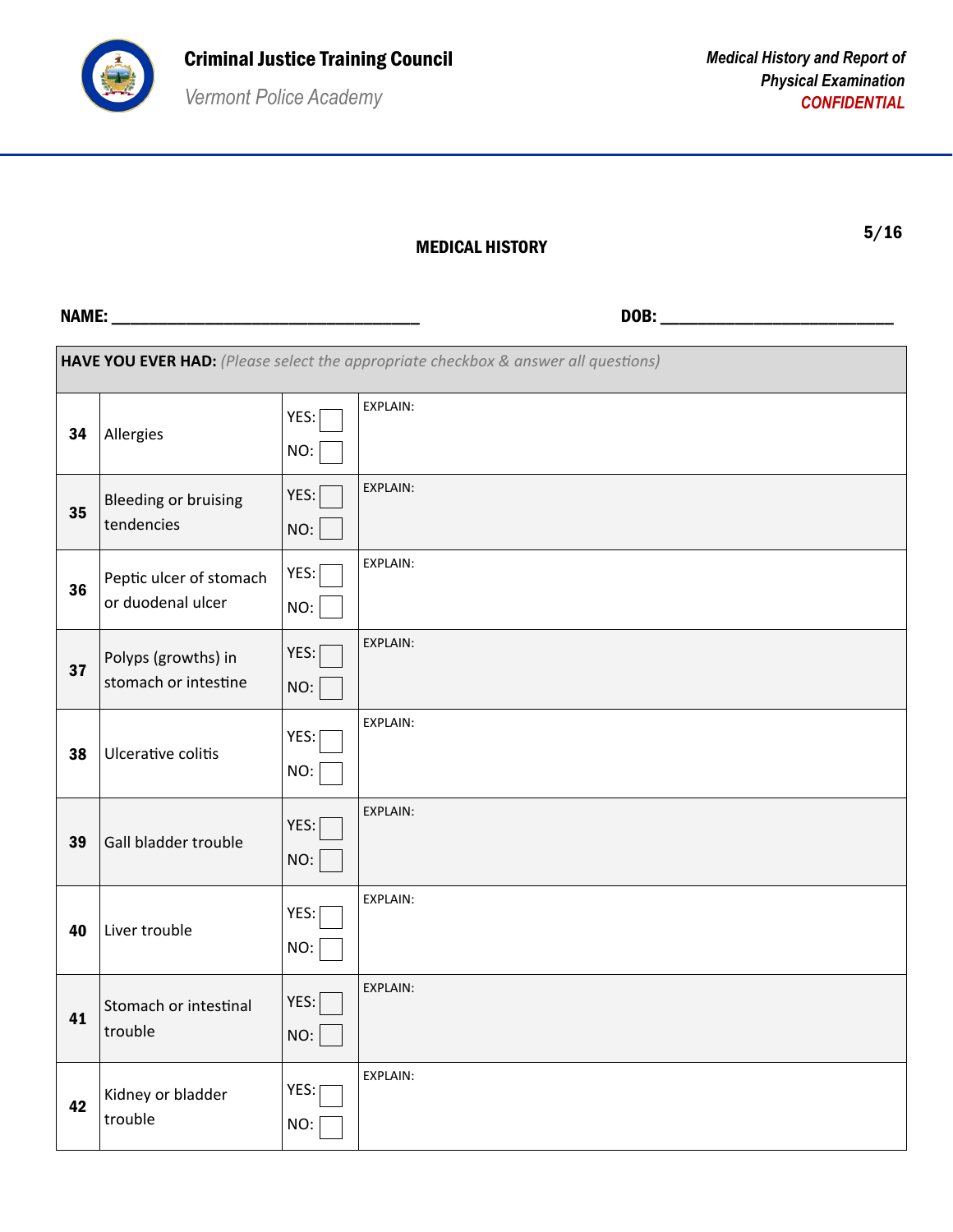

| HAVE YOU EVER HAD: (Please select the appropriate checkbox & answer all questions) |                                                  |             |                 |  |
|------------------------------------------------------------------------------------|--------------------------------------------------|-------------|-----------------|--|
| 43                                                                                 | Prostate trouble or<br>difficulty urinating      | YES:<br>NO: | EXPLAIN:        |  |
| 44                                                                                 | Gout                                             | YES:<br>NO: | EXPLAIN:        |  |
| 45                                                                                 | Arthritis or rheumatism                          | YES:<br>NO: | <b>EXPLAIN:</b> |  |
| 46                                                                                 | Abnormal urine                                   | YES:<br>NO: | <b>EXPLAIN:</b> |  |
| 47                                                                                 | Glandular problems or<br>disease                 | YES:<br>NO: | EXPLAIN:        |  |
| 48                                                                                 | <b>Diabetes</b>                                  | YES:<br>NO: | EXPLAIN:        |  |
| 49                                                                                 | Treatment for anxiety or<br>depression           | YES:<br>NO: | EXPLAIN:        |  |
| 50                                                                                 | Disabling disease                                | YES:<br>NO: | <b>EXPLAIN:</b> |  |
| 51                                                                                 | Received workman's<br>compensation and<br>reason | YES:<br>NO: | EXPLAIN:        |  |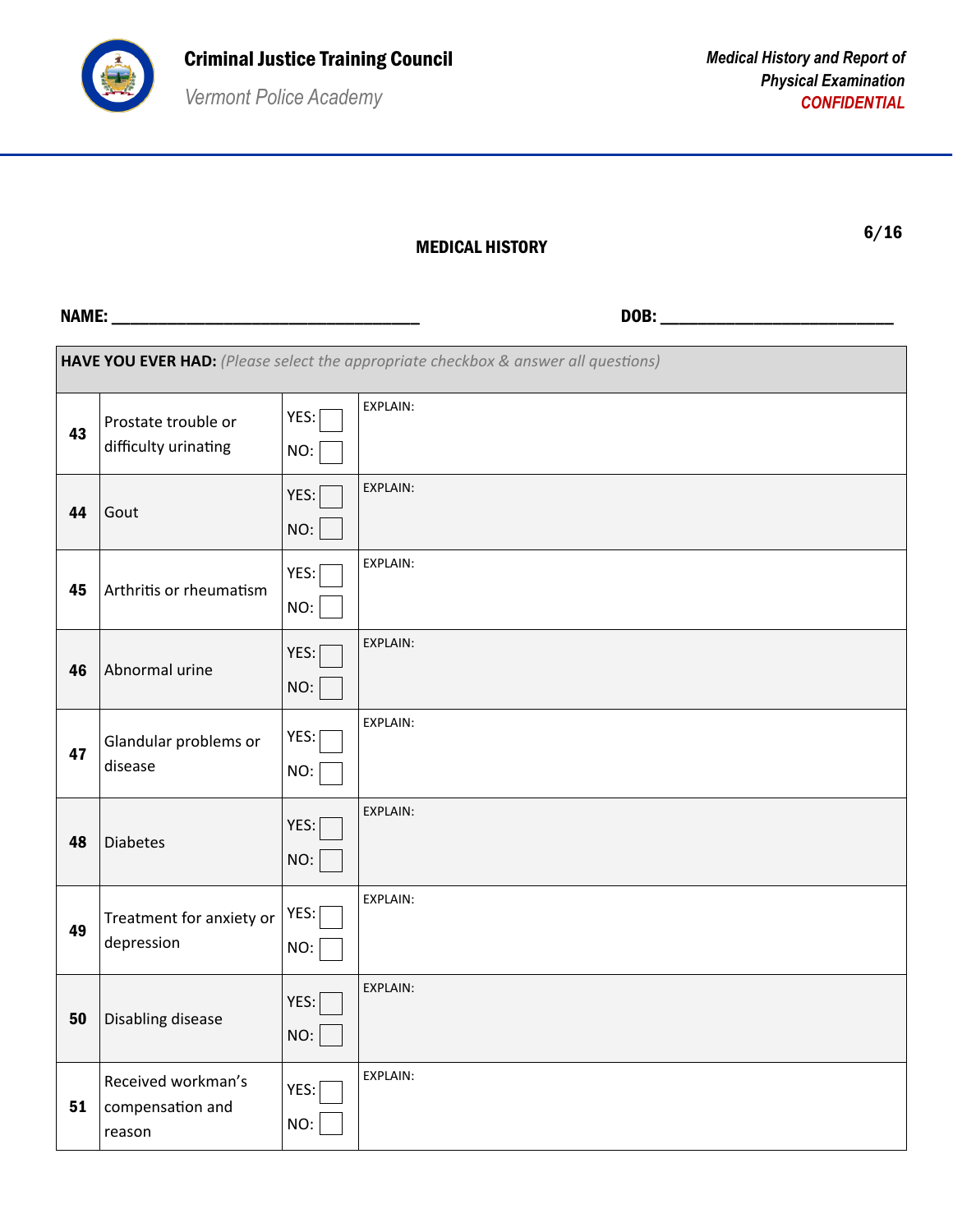

| ×<br>۰. |
|---------|

|                                                                                                                                                                        | HAVE YOU EVER HAD: (Please select the appropriate checkbox & answer all questions) |             |                 |  |
|------------------------------------------------------------------------------------------------------------------------------------------------------------------------|------------------------------------------------------------------------------------|-------------|-----------------|--|
| 52                                                                                                                                                                     | Rheumatic fever or<br>Inflammatory<br>Rheumatism                                   | YES:<br>NO: | <b>EXPLAIN:</b> |  |
| 53                                                                                                                                                                     | Phlebitis-inflammation<br>of a vein                                                | YES:<br>NO: | EXPLAIN:        |  |
| 54                                                                                                                                                                     | Hernia                                                                             | YES:<br>NO: | EXPLAIN:        |  |
| 55                                                                                                                                                                     | Sickle cell anemia                                                                 | YES:<br>NO: | <b>EXPLAIN:</b> |  |
| 56                                                                                                                                                                     | Anemia                                                                             | YES:<br>NO: | <b>EXPLAIN:</b> |  |
| 57                                                                                                                                                                     | Cancer of any type,<br>Including skin                                              | YES:<br>NO: | <b>EXPLAIN:</b> |  |
| 58                                                                                                                                                                     | Other major illnesses or<br>abnormalities                                          | YES:<br>NO: | EXPLAIN:        |  |
| FOR ALL APPLICANTS: Have you ever worked at a job or hobby where you were exposed to the following:<br>(Please select the appropriate checkbox & answer all questions) |                                                                                    |             |                 |  |
| 59                                                                                                                                                                     | Asbestos                                                                           | YES:<br>NO: | <b>EXPLAIN:</b> |  |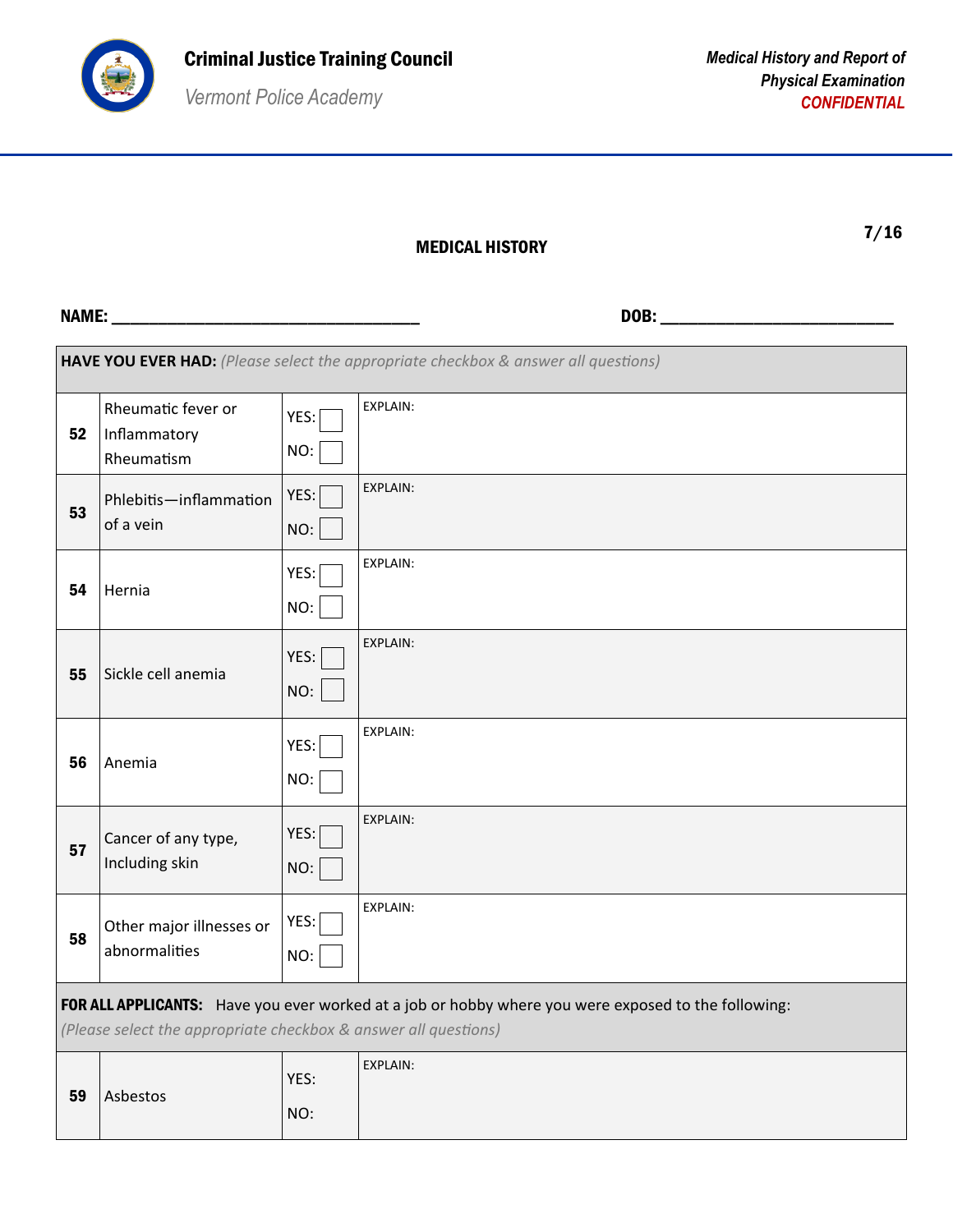

MEDICAL HISTORY

8/16

| FOR ALL APPLICANTS: Have you ever worked at a job or hobby where you were exposed to the following: |                                                                           |             |                 |
|-----------------------------------------------------------------------------------------------------|---------------------------------------------------------------------------|-------------|-----------------|
|                                                                                                     | (Please select the appropriate checkbox & answer all questions)           |             |                 |
| 60                                                                                                  | Chemicals                                                                 | YES:<br>NO: | <b>EXPLAIN:</b> |
| 61                                                                                                  | Dust (such as wood,<br>leather, heavy metals)                             | YES:<br>NO: | <b>EXPLAIN:</b> |
| 62                                                                                                  | <b>Dyes</b>                                                               | YES:<br>NO: | <b>EXPLAIN:</b> |
| 63                                                                                                  | X-rays (i.e. x-ray tech.)                                                 | YES:<br>NO: | <b>EXPLAIN:</b> |
| 64                                                                                                  | Solvents or petroleum<br>products                                         | YES:<br>NO: | EXPLAIN:        |
| IF YOU ANSWERED "YES" TO ANY OF THE ABOVE: (Please answer where appropriate)                        |                                                                           |             |                 |
| 65                                                                                                  | Was your exposure<br>indoors?                                             | YES:<br>NO: | <b>EXPLAIN:</b> |
| 66                                                                                                  | Are you currently<br>exposed to any of the<br>materials listed above?     | YES:<br>NO: | <b>EXPLAIN:</b> |
|                                                                                                     | FOR WOMEN ONLY: (Please answer when appropriate)                          |             |                 |
| 67                                                                                                  | Missed period for more<br>than three months (not<br>including pregnancy)? | YES:<br>NO: | <b>EXPLAIN:</b> |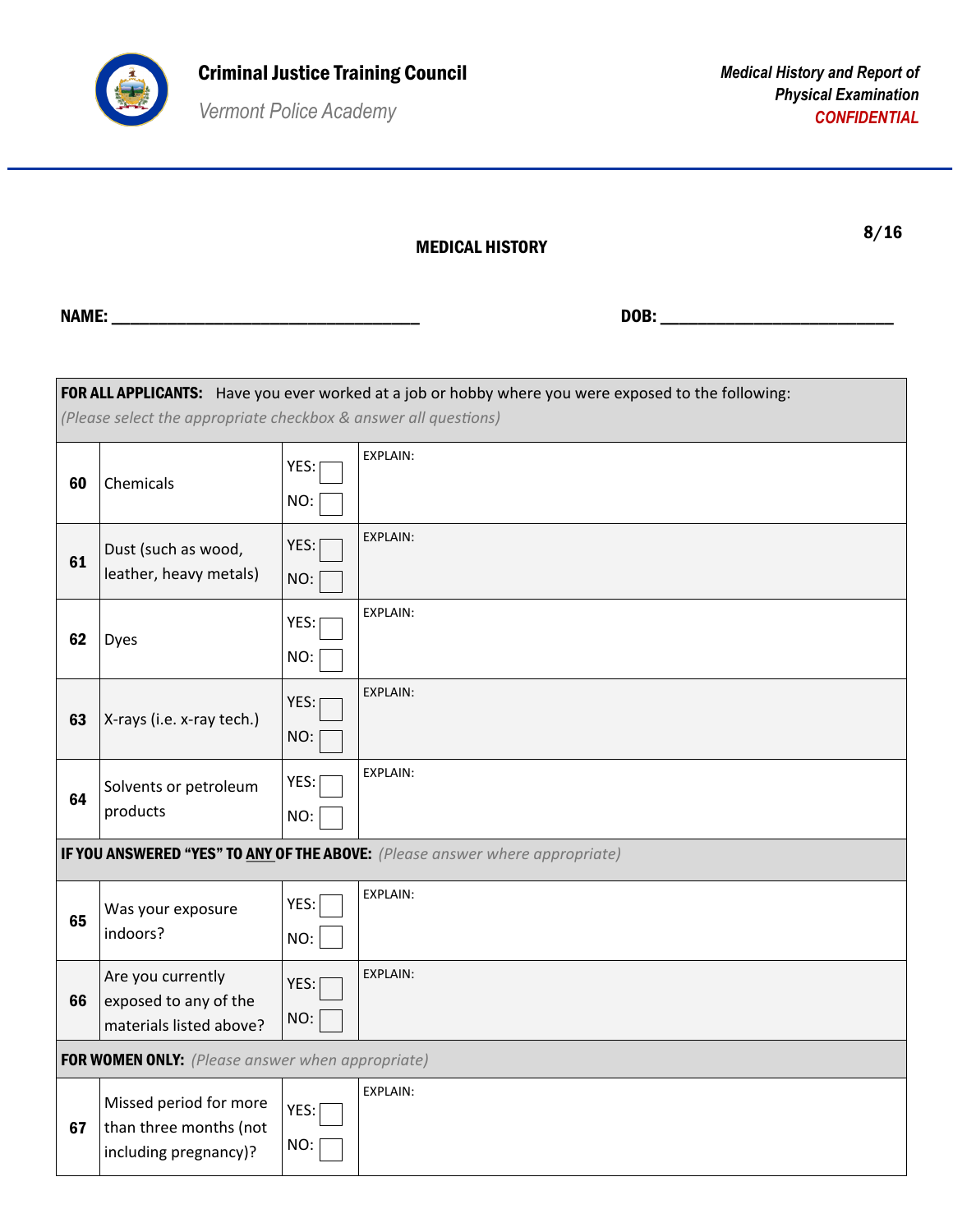

## MEDICAL HISTORY

9/16

| FOR MEN ONLY: (Please answer when appropriate) |                                                                                                       |             |                                            |
|------------------------------------------------|-------------------------------------------------------------------------------------------------------|-------------|--------------------------------------------|
| 68                                             | Have you had an undes-<br>cended testicle at any<br>time in your life? If yes,<br>was this corrected? | YES:<br>NO: | EXPLAIN:                                   |
| 69                                             | Has your doctor ever<br>told you that your<br>prostate was enlarged?                                  | YES:<br>NO: | EXPLAIN:                                   |
|                                                | <b>ADDITIONAL INFORMATION</b>                                                                         |             |                                            |
| 70                                             | Do you smoke?                                                                                         | YES:<br>NO: | AMOUNT:<br>HOW LONG HAVE YOU BEEN SMOKING: |
| 71                                             | Are you an ex-smoker?                                                                                 | YES:<br>NO: | IF SO, THEN WHEN DID YOU QUIT:             |
| 72                                             | Are you currently taking<br>medication?                                                               | YES:<br>NO: | IF YES, PLEASE LIST:                       |
| 73                                             | Have you ever taken<br>steroids?                                                                      | YES:<br>NO: | IF YES, PLEASE EXPLAIN:                    |
| 74                                             | Have you ever been<br>treated for a seizure<br>disorder?                                              | YES:<br>NO: | IF YES, PLEASE EXPLAIN:                    |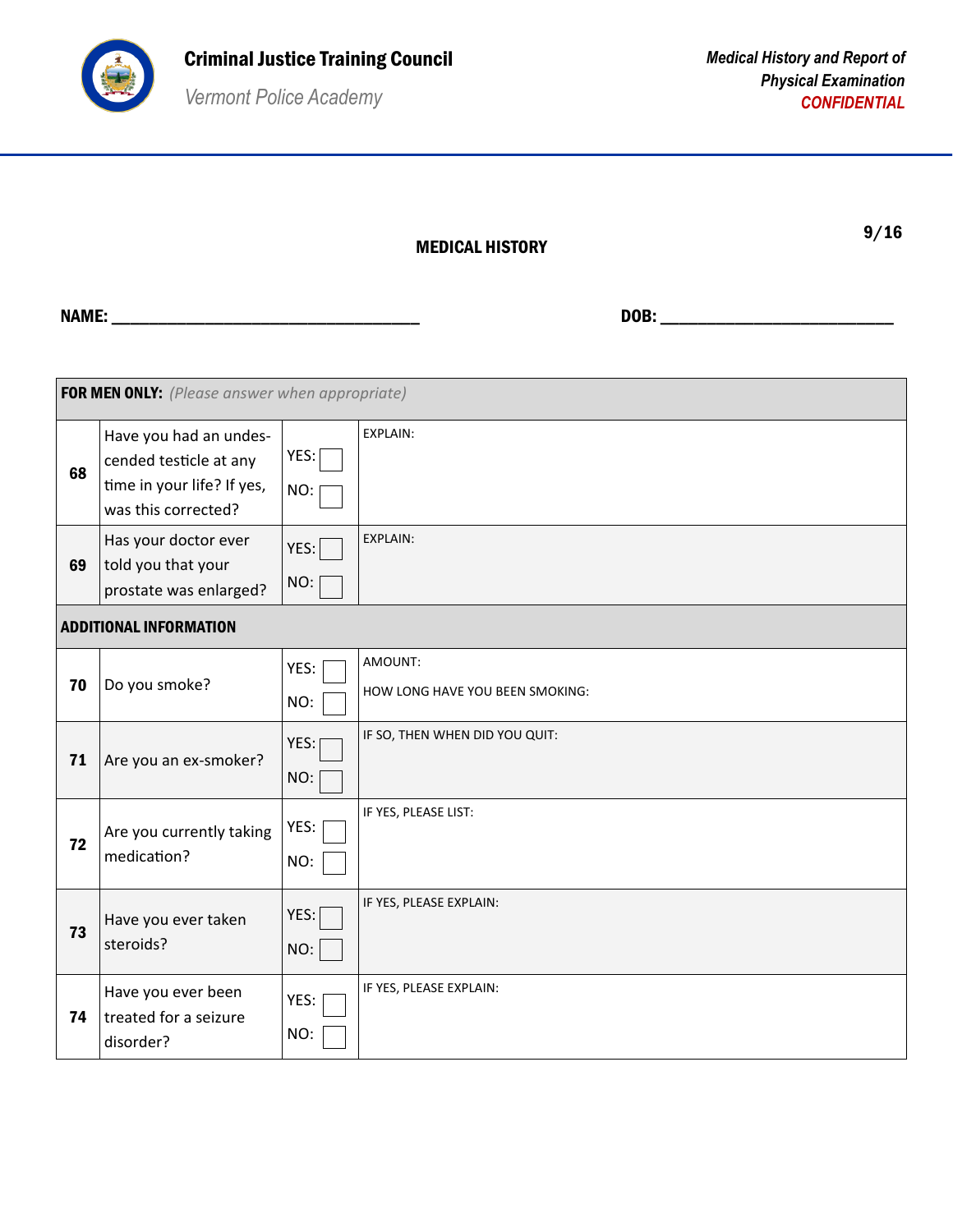

|              | <b>FAMILY HISTORY</b> |      | 10/16 |
|--------------|-----------------------|------|-------|
| <b>NAME:</b> |                       | DOB: |       |

Please answer the following questions to the best of your ability.

Has any blood relative had cancer, heart disease or diabetes?

By blood relatives we mean: mother, father, daughters, sons, sisters, brothers, sister's children, brother's children, mother's sisters and brothers, mother's mother and father, father's sisters and brothers, father's mother and father.

|    | <b>CONDITION</b>                                    | <b>WHAT IS THEIR RELATIONSHIP TO</b><br>YOU? | <b>WHAT WAS THEIR AGE AT DIAGNOSIS?</b> |
|----|-----------------------------------------------------|----------------------------------------------|-----------------------------------------|
| 75 | <b>Diabetes</b>                                     |                                              |                                         |
| 76 | Cancer                                              |                                              |                                         |
| 77 | High blood pressure                                 |                                              |                                         |
| 78 | Heart disease                                       |                                              |                                         |
| 79 | Glaucoma                                            |                                              |                                         |
| 80 | Stroke                                              |                                              |                                         |
| 81 | Polyps                                              |                                              |                                         |
| 82 | Aneurysm (cerebral, thoracic,<br>abdominal, femoral |                                              |                                         |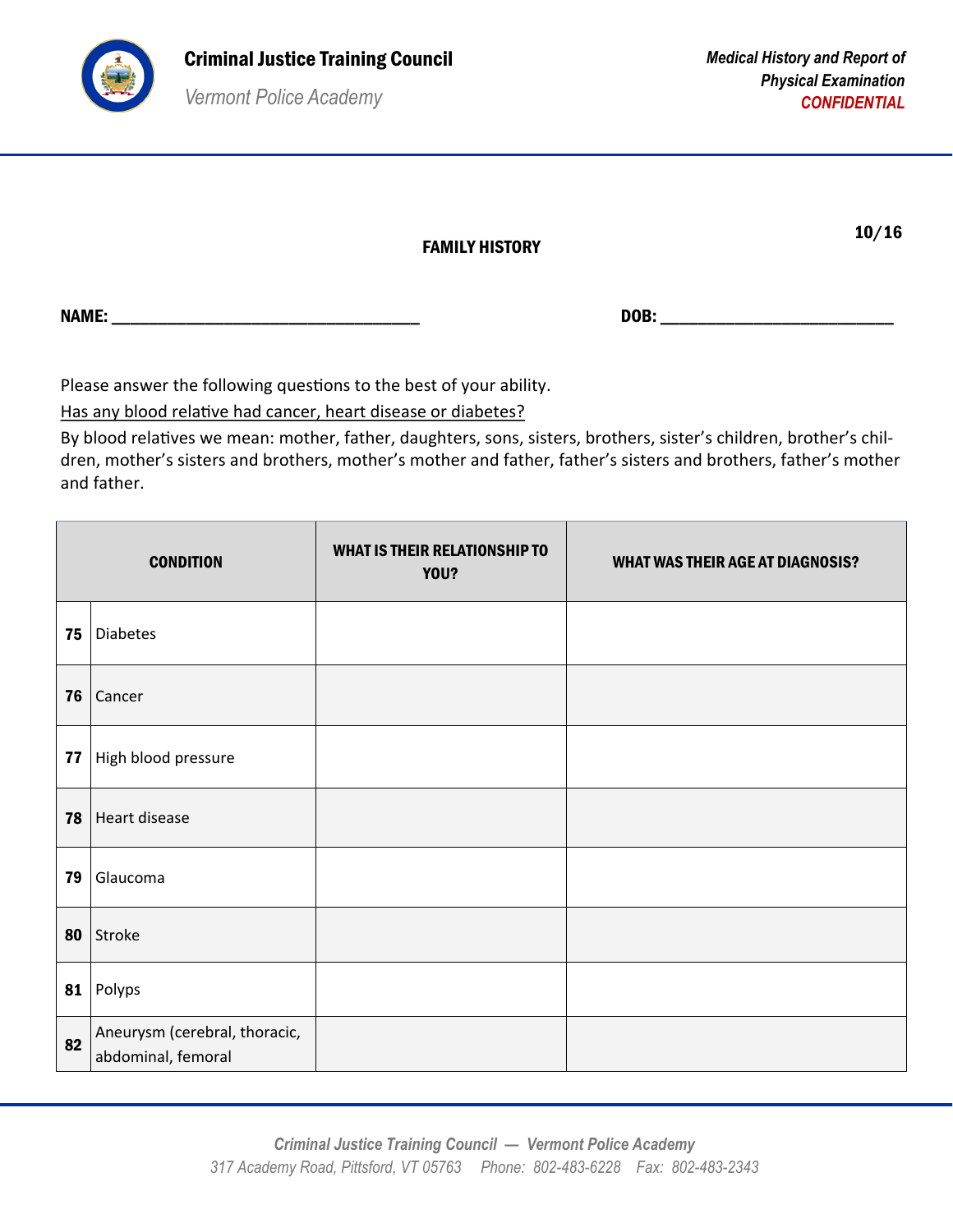

|  | × |  |
|--|---|--|

NAME: \_\_\_\_\_\_\_\_\_\_\_\_\_\_\_\_\_\_\_\_\_\_\_\_\_\_\_\_\_\_\_\_\_ DOB: \_\_\_\_\_\_\_\_\_\_\_\_\_\_\_\_\_\_\_\_\_\_\_\_\_

| 83 | Have any of these family<br>members died from any of<br>these conditions before their<br>60th birthday?       | YES:<br>NO:               | IF YES EXPLAIN: |
|----|---------------------------------------------------------------------------------------------------------------|---------------------------|-----------------|
| 84 | Have you prepared yourself<br>for Physical Assessment by<br>participating in any form of<br>exercise program? | YES:<br>NO:<br>PARTIALLY: | EXPLAIN:        |

I understand that information on this form will be provided to the physician designated by the Criminal Justice Training Council (CJTC) for review prior to my acceptance to basic training. This review is completed to ensure that I am physically able and suited to complete the rigorous physical requirements of basic training. This form and any subsequent medical information gathered by the CJTC during my screening and subsequent basic training will be retained for three (3) years from the date on which I complete basic training, and will then be destroyed. These records and this information will only be used for the stated purpose and will be kept confidential unless disclosure is compelled by legal process. My signature indicated that I acknowledge and agree to the terms of this application.

I hereby certify that this personal medical history questionnaire contains no false information and is complete to the best of my knowledge.

SIGNATURE:\_\_\_\_\_\_\_\_\_\_\_\_\_\_\_\_\_\_\_\_\_\_\_\_\_\_\_\_\_\_\_\_\_\_\_\_\_\_\_\_\_\_\_

DATE: \_\_\_\_\_\_\_\_\_\_\_\_\_\_\_\_\_\_\_\_\_\_\_\_\_\_\_\_\_\_\_\_\_\_\_\_\_\_\_\_\_\_\_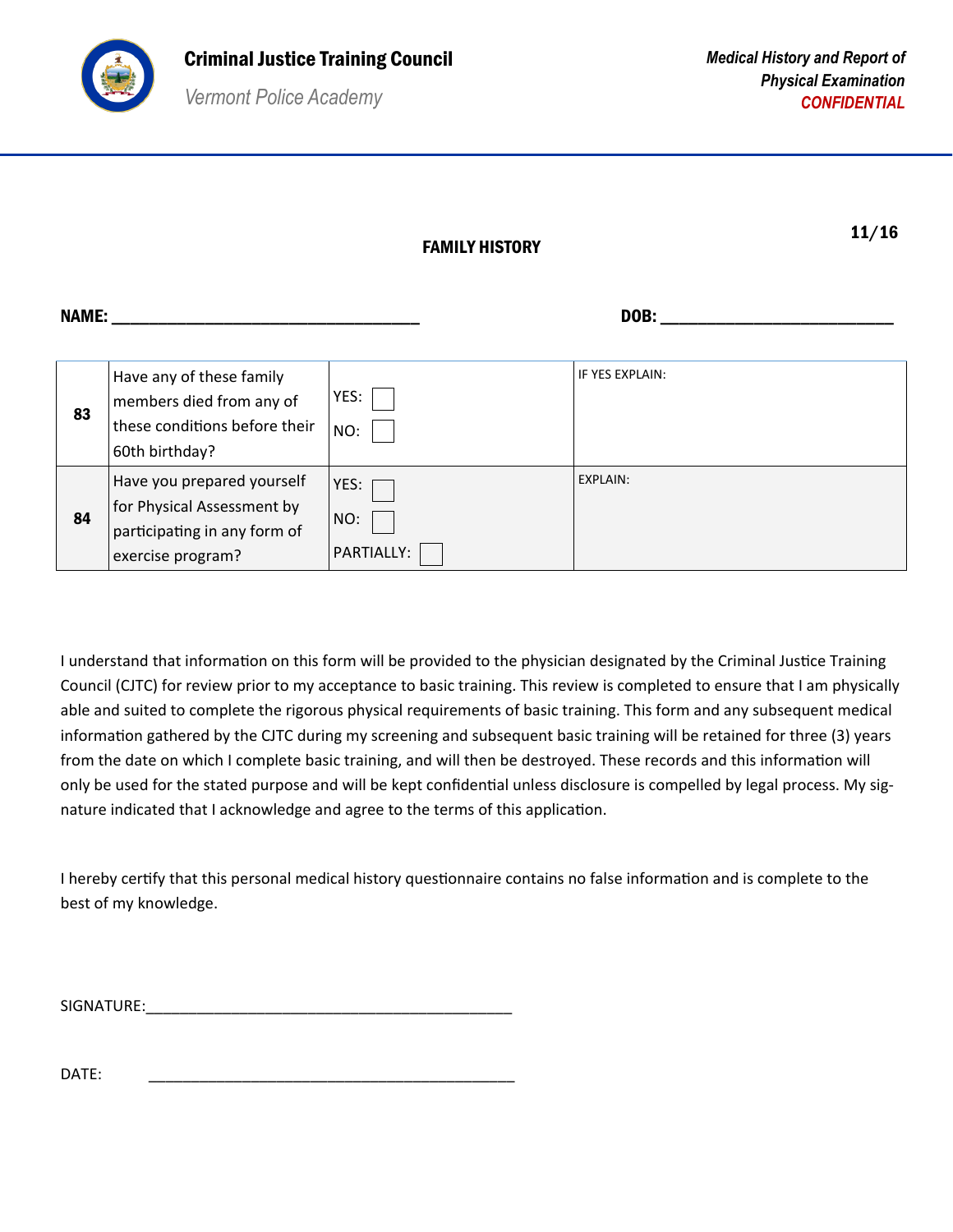

12/16

| PHYSICAL EXAMINATION |
|----------------------|
|----------------------|

The following is to be completed by a physician. If the physician has questions regarding the physical requirements of attending Basic Training, they can contact the Academy's Training Staff at (802) 483-6228.

| 1                       | <b>General</b>                                                                          | Speech                                                        | <b>COMMENTS:</b>                                                                                                                                                                                                                                                                                                                                   |
|-------------------------|-----------------------------------------------------------------------------------------|---------------------------------------------------------------|----------------------------------------------------------------------------------------------------------------------------------------------------------------------------------------------------------------------------------------------------------------------------------------------------------------------------------------------------|
|                         |                                                                                         | Mood:                                                         |                                                                                                                                                                                                                                                                                                                                                    |
| $\overline{2}$          | <b>Vital Signs</b>                                                                      | Pulse Rate:<br>Temperature:                                   | Blood Pressure: Systolic___________ Diastolic ______________<br>Regular _________ Irregular ______________<br><u> 1989 - Johann Harry Harry Harry Harry Harry Harry Harry Harry Harry Harry Harry Harry Harry Harry Harry Harry Harry Harry Harry Harry Harry Harry Harry Harry Harry Harry Harry Harry Harry Harry Harry Harry Harry Harry Ha</u> |
| $\mathbf{3}$            | General Appearance (Place an "x"<br>to the right of the words that<br>apply)            | Slender:<br>Medium:<br>Stout:<br>Obese:<br>Erect:<br>Drooped: |                                                                                                                                                                                                                                                                                                                                                    |
| 4                       | <b>Bone Frame</b>                                                                       | Heavy<br>Medium:<br>Light:                                    |                                                                                                                                                                                                                                                                                                                                                    |
| 5                       | Weight _______________                                                                  | Height ___________                                            | <b>BMI</b> ______________                                                                                                                                                                                                                                                                                                                          |
| 6                       |                                                                                         |                                                               | <b>inches</b>                                                                                                                                                                                                                                                                                                                                      |
| $\overline{\mathbf{z}}$ | <b>HEENT</b> : A physical examination concerning the head, eyes, ears, nose and throat: |                                                               |                                                                                                                                                                                                                                                                                                                                                    |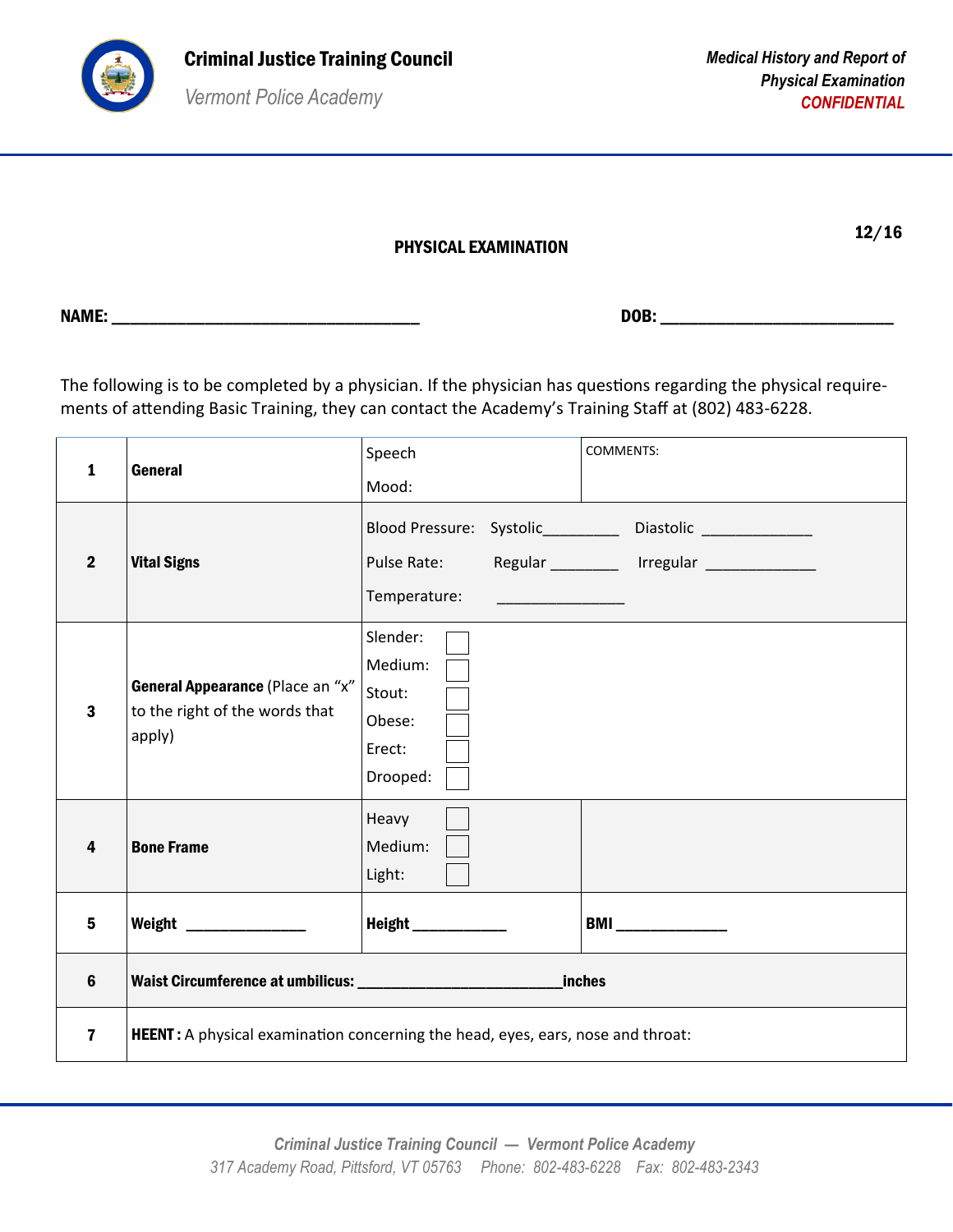

PHYSICAL EXAMINATION

|  | ٠<br>I |
|--|--------|
|--|--------|

| 8  | <b>Vision</b>                                                                   | Right Eye: ________ / ________<br>Corrected: $\frac{1}{2}$ / $\frac{1}{2}$<br>Left Eye: ________ / ________<br>Color Perception (Ishihara):                                                                           |
|----|---------------------------------------------------------------------------------|-----------------------------------------------------------------------------------------------------------------------------------------------------------------------------------------------------------------------|
| 9  | <b>Diseases</b>                                                                 | Ear:                                                                                                                                                                                                                  |
| 10 | <b>Hearing</b> (Basic Audiogram)<br><b>Air Conduction Test</b><br>*Attach Graph | Hearing within normal limits $\ \cdot\ $ Hearing outside normal limits<br>No follow up needed<br>  Needs follow up prior to work placement<br>Is their level of impairment a risk in this profession? $Y \mid N \mid$ |
| 11 | <b>Mouth and Gums</b>                                                           | <b>COMMENTS:</b>                                                                                                                                                                                                      |
| 12 | <b>Dentition:</b>                                                               | Excellent Repair:<br>Good Repair:<br>Poor Repair:                                                                                                                                                                     |
| 13 | <b>Respiratory System:</b>                                                      |                                                                                                                                                                                                                       |
| 14 | <b>Cardiovascular System:</b>                                                   | <b>Heart Sounds:</b><br>Peripheral Edema:<br>Varicose Veins:                                                                                                                                                          |
| 15 | <b>Evidence of Bruits or</b><br><b>inefficiencies</b>                           | Carotid:<br>Radial:<br>Abdominal:<br>Femoral:                                                                                                                                                                         |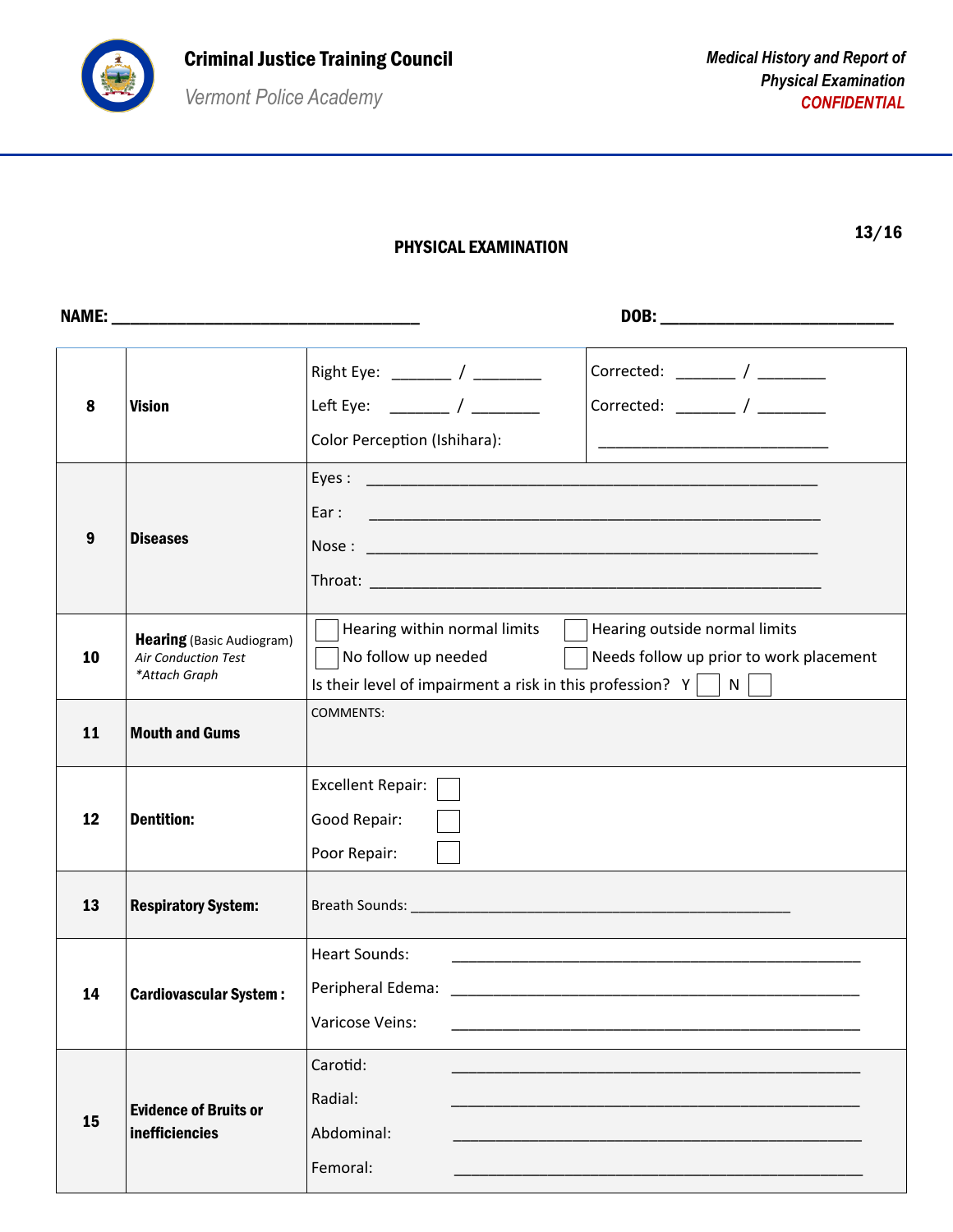

## PHYSICAL EXAMINATION

14/16

| 16 | <b>Abdominal</b><br><b>Digestive System:</b>                                                                    | Tenderness:<br>Masses:<br>Abdominal walls weakness or hernia:                                                                                                                                                                                                                                                                            |
|----|-----------------------------------------------------------------------------------------------------------------|------------------------------------------------------------------------------------------------------------------------------------------------------------------------------------------------------------------------------------------------------------------------------------------------------------------------------------------|
| 17 | <b>Musculoskeletal</b><br>(Abnormalities of<br>bones, joints, and<br>muscles-strength,<br>ligament instability) |                                                                                                                                                                                                                                                                                                                                          |
| 18 | <b>Nervous System</b>                                                                                           |                                                                                                                                                                                                                                                                                                                                          |
| 19 | <b>Integumentary System:</b>                                                                                    | Rashes: North Communication of the Communication of the Communication of the Communication of the Communication                                                                                                                                                                                                                          |
| 20 | <b>Lymphatic System:</b>                                                                                        | Lymphadenopathy:                                                                                                                                                                                                                                                                                                                         |
| 21 | <b>Genito-urinary System:</b>                                                                                   |                                                                                                                                                                                                                                                                                                                                          |
| 22 | <b>Urinalysis:</b>                                                                                              | Sp. Gr: _________________________<br>Protein: _____________________<br>Blood: ________________________<br>Glucose: New York Change of the Change of the Change of the Change of the Change of the Change of the Change of the Change of the Change of the Change of the Change of the Change of the Change of the Change of the Change o |
| 23 | <b>Remarks:</b>                                                                                                 |                                                                                                                                                                                                                                                                                                                                          |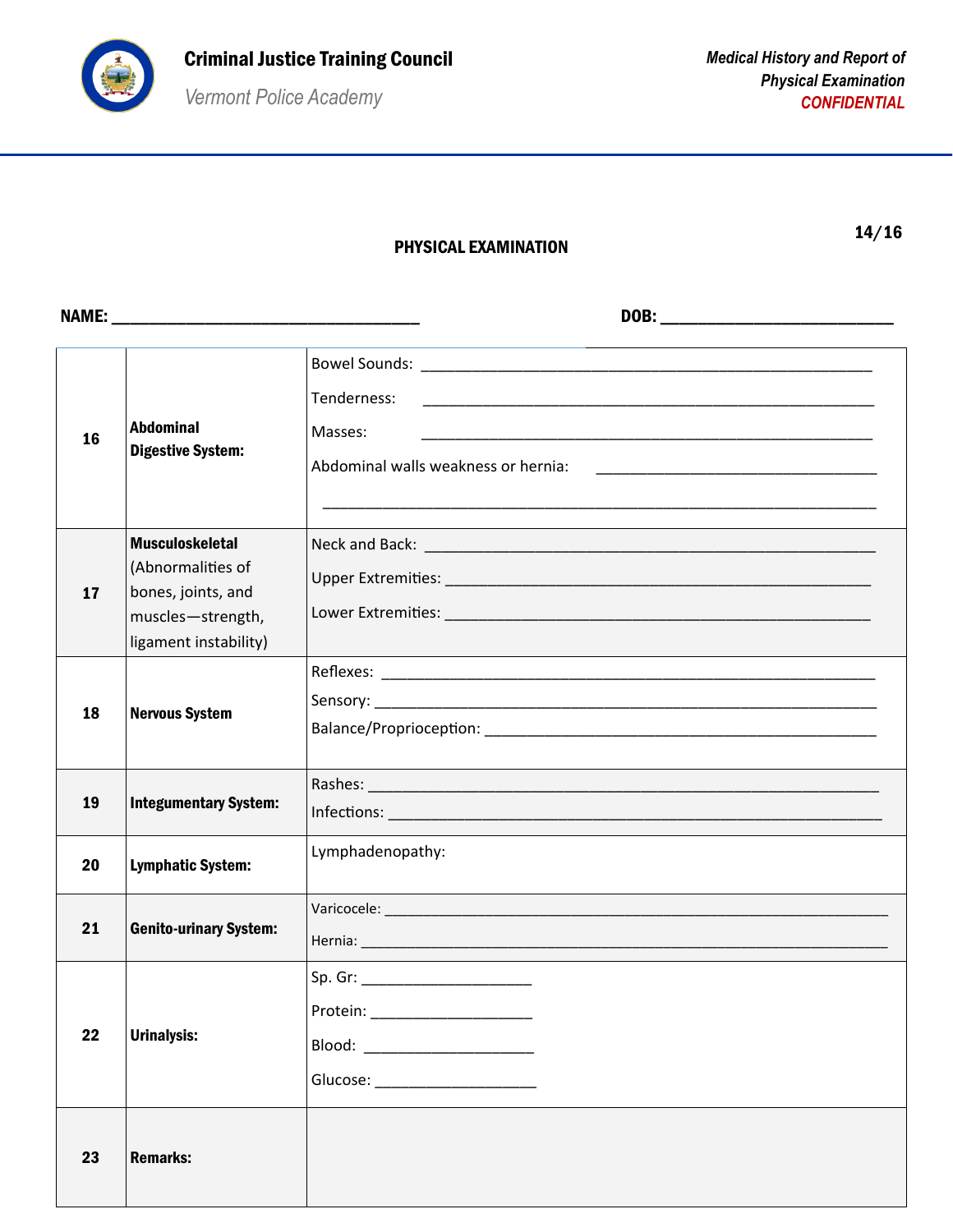

15/16

IMMUNIZATIONS

NAME: \_\_\_\_\_\_\_\_\_\_\_\_\_\_\_\_\_\_\_\_\_\_\_\_\_\_\_\_\_\_\_\_\_ DOB: \_\_\_\_\_\_\_\_\_\_\_\_\_\_\_\_\_\_\_\_\_\_\_\_\_

Immunizations: Write in the month, day and year received OR attach a copy of the most current immunization record.

| <b>Hepatitis B</b>  | $\mathbf 1$  | $\mathbf 2$    | $\mathsf 3$             |                         |                         |
|---------------------|--------------|----------------|-------------------------|-------------------------|-------------------------|
| <b>Tdap</b>         | $\,1\,$      |                |                         |                         |                         |
| Td                  | $\mathbf 1$  | $\mathbf 2$    |                         |                         |                         |
| Polio               | $1\,$        | $\mathbf 2$    | $\mathbf{3}$            | $\sqrt{4}$              |                         |
| <b>Pneumococcal</b> | $\mathbf 1$  | $\overline{2}$ | $\mathbf{3}$            | $\sqrt{4}$              | $\overline{\mathbf{5}}$ |
| <b>Hepatitis A</b>  | $\mathbf{1}$ | $\overline{2}$ | $\overline{\mathbf{3}}$ |                         |                         |
| <b>MMR</b>          | $\mathbf 1$  | $\mathbf 2$    |                         |                         |                         |
| <b>Varicella</b>    | $\,1\,$      | $\overline{2}$ | DATE OF DISEASE         |                         |                         |
| Meningococcal       | $\,1$        | $\mathbf 2$    |                         |                         |                         |
| <b>HPV</b>          | $\,1\,$      | $\overline{2}$ | $\overline{\mathbf{3}}$ |                         |                         |
| <b>Influenza</b>    | $\mathbf{1}$ | $\overline{2}$ | $\mathbf{3}$            | $\overline{\mathbf{4}}$ | $\overline{\mathbf{5}}$ |
| Other:              |              |                |                         |                         |                         |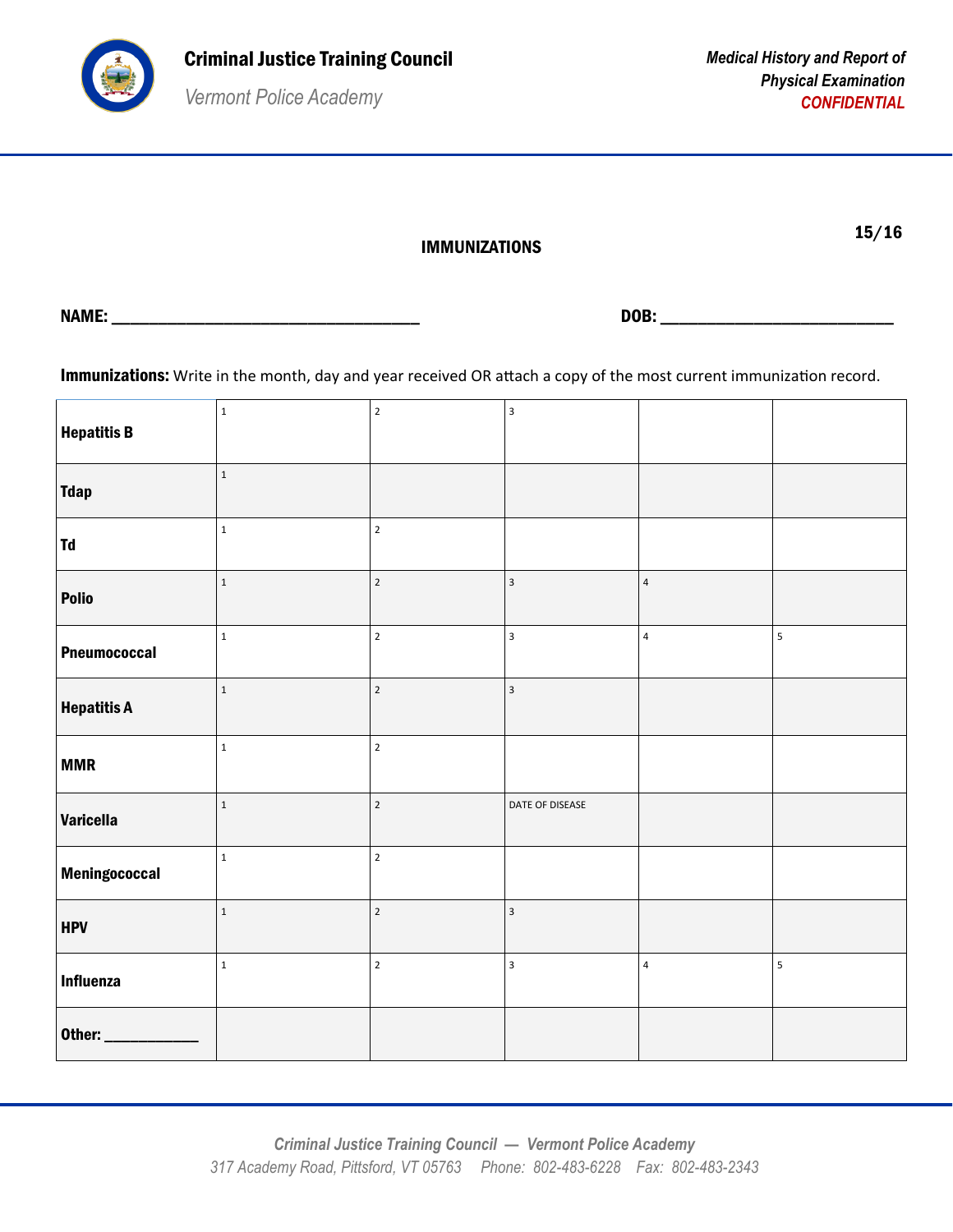

|                                     | 16/16<br><b>FOR MEDICAL PROFESSIONAL</b>                                                                                                                                                                              |
|-------------------------------------|-----------------------------------------------------------------------------------------------------------------------------------------------------------------------------------------------------------------------|
|                                     |                                                                                                                                                                                                                       |
|                                     | I certify that I have carefully examined the applicant named herein and have correctly recorded the results of                                                                                                        |
|                                     | the examination, and that, to the best of my knowledge and belief, he/she IS __________, IS NOT<br>________________, mentally and physically qualified for attendance in the basic training program at the            |
| Vermont Police Academy.             |                                                                                                                                                                                                                       |
|                                     |                                                                                                                                                                                                                       |
|                                     |                                                                                                                                                                                                                       |
| *** PER THE ACADEMY PHYSICIAN:      |                                                                                                                                                                                                                       |
| physician MUST also sign this form. | This examination must be done by a Medical Doctor (MD), Doctor of Osteopathy (DO), Physician's Assistant<br>(PA) or an Advanced Practice Registered Nurse (APRN). If this examination was done by a PA, a supervising |
|                                     |                                                                                                                                                                                                                       |
| Name of Medical Practice:           |                                                                                                                                                                                                                       |
| Phone:                              |                                                                                                                                                                                                                       |
| Address:                            |                                                                                                                                                                                                                       |
| Comments:                           |                                                                                                                                                                                                                       |
|                                     |                                                                                                                                                                                                                       |
|                                     |                                                                                                                                                                                                                       |
|                                     |                                                                                                                                                                                                                       |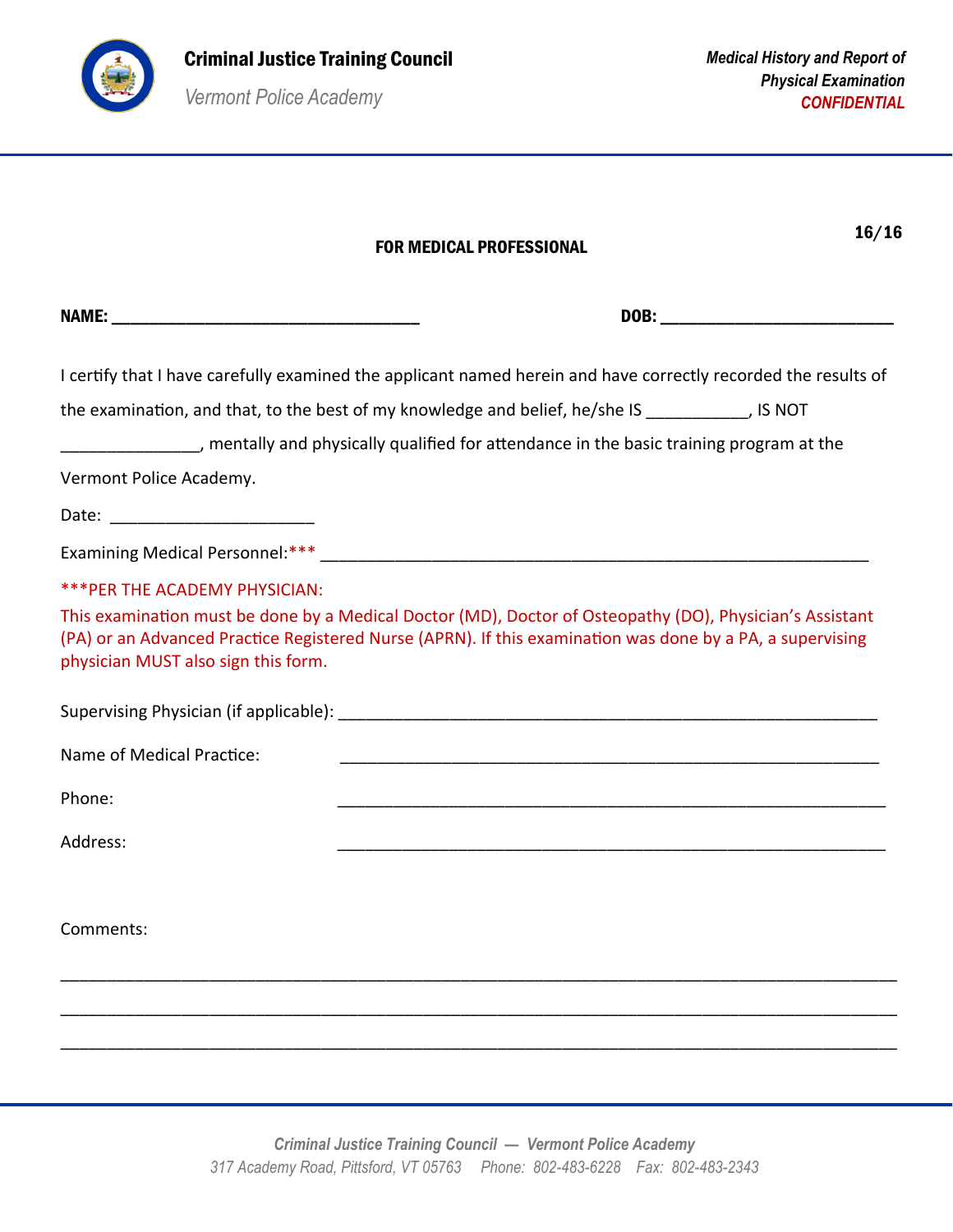

### MEDICAL HISTORY RELEASE FORM

#### **THIS FORM IS TO BE COMPLETED BY APPLICANT**

Please fill out the following form in its entirety. This form will permit Occupational Health Partners to speak with medical professionals who provided care to you previously. Please note, Occupational Health will not contact another health professional before speaking to you (the student) first. It is imperative that correspondence is timely regarding medical history.

| <b>Patient Name:</b>                                                                                                                                                                                                                          | Date of Birth                                    |  |  |  |
|-----------------------------------------------------------------------------------------------------------------------------------------------------------------------------------------------------------------------------------------------|--------------------------------------------------|--|--|--|
| Address:                                                                                                                                                                                                                                      | Phone #:                                         |  |  |  |
| I hereby authorize the medical offices of Occupational Health Partners:                                                                                                                                                                       |                                                  |  |  |  |
| Purpose of disclosure:                                                                                                                                                                                                                        | Phone:<br>Fax:                                   |  |  |  |
| Address:                                                                                                                                                                                                                                      | Email:                                           |  |  |  |
| INFORMATION REQUESTED / TO BE RELEASED:<br>Initial Examination:<br>Office visit notes<br>Lab Results<br>Imaging and Imaging Reports<br><b>Entire Record</b>                                                                                   | Immunizations:<br>Drug Screen Results:<br>Other: |  |  |  |
| <b>CONFIDENTIAL INFORMATION AUTHORIZATION:</b> I understand that any information released is confidential and protected by<br>law. This law prohibits further disclosure of this information without specific written consent of the patient. |                                                  |  |  |  |
| (or Authorized Legal Representative)                                                                                                                                                                                                          |                                                  |  |  |  |